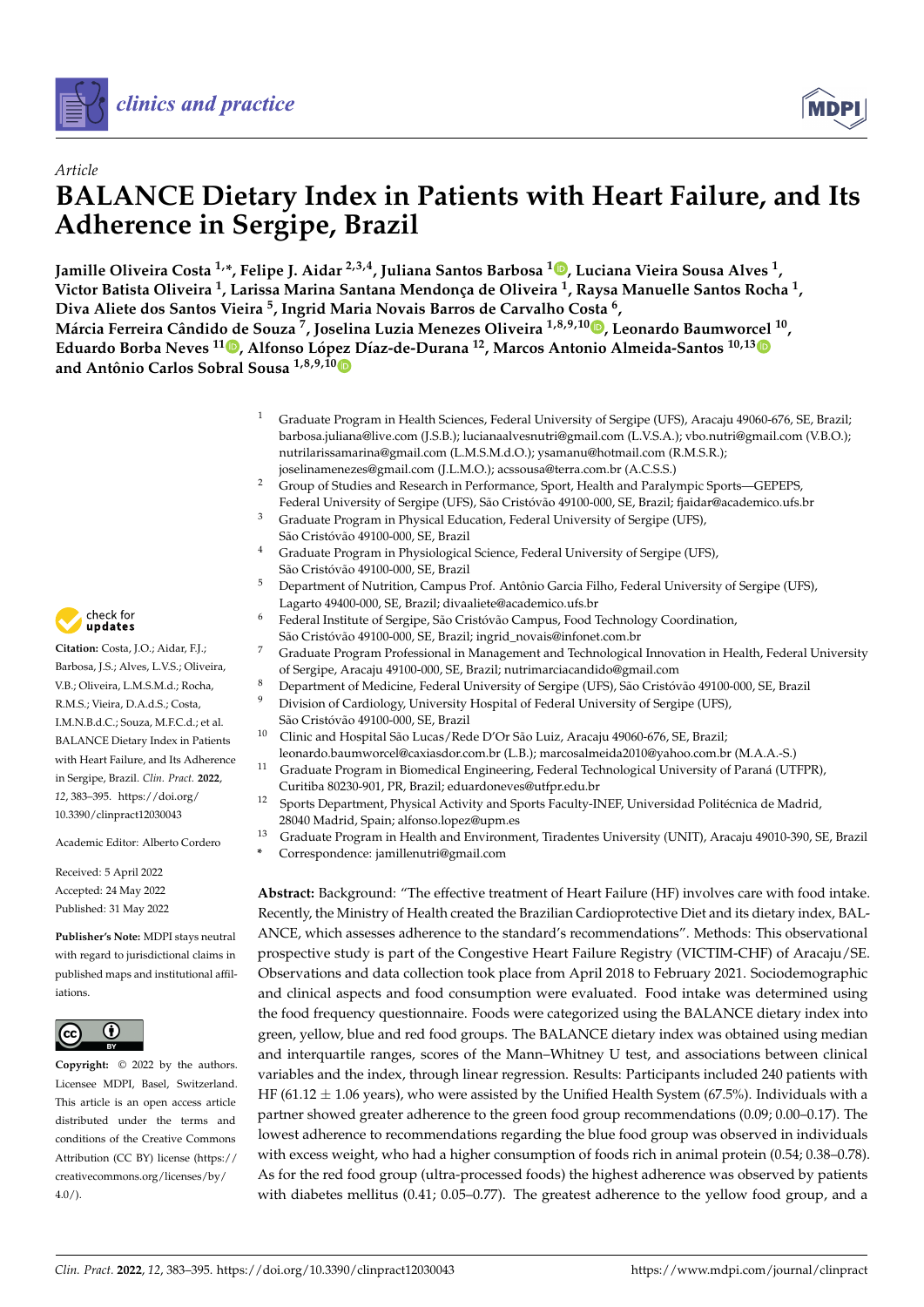higher score, was observed in patients with the smallest left ventricular systolic diameter (LVSD). Conclusions: Being married was directly associated with the consumption of foods in the green group, while being overweight and having diabetes were inversely associated with adherence to the blue and red food groups, respectively. Greater adherence to the yellow food group recommendations was inversely associated with less change in the DSFVE.

**Keywords:** dietary patterns; cardiovascular diseases; cardiac insufficiency; food consumption; quality of life

## **1. Introduction**

Cardiovascular diseases (CVD) continue to be leading causes of death; heart failure (HF) has a significant influence on these rates [\[1\]](#page-10-0). Because it is present worldwide, with a mortality rate between 10 and 13.4% [\[2–](#page-10-1)[4\]](#page-10-2) and a cost between USD 22.1 and USD 30.7 billion to health systems [\[3–](#page-10-3)[5\]](#page-10-4), the World Health Organization (WHO) asks countries to prioritize combating this clinical syndrome marked by the inability of the heart to pump blood and nutrients to the metabolic tissues [\[6](#page-10-5)[–8\]](#page-10-6). If nothing is done, it is projected that by 2030 there will be a 46% increase in the incidence rate, which will result in eight million people diagnosed with HF being held hostage by their physical and emotional limitations [\[9](#page-10-7)[–12\]](#page-10-8).

One of the measures necessary to improve the quality of life of people affected by this disease is the creation of strategies that encourage the adoption of healthy eating habits that promote improved cardiovascular function and positively impact morbidity and mortality rates [\[13–](#page-10-9)[15\]](#page-10-10). Some dietary indices, based on nutritional recommendations or guidelines already present in the literature, demonstrate effective results between healthy eating and improved clinical prognosis  $[4,16-21]$  $[4,16-21]$  $[4,16-21]$ . However, these dietary patterns often contain foods that are not regional, or do not belong to the local culture, and are difficult to access, which creates barriers and makes adherence difficult.

To address this, the Ministry of Health, in partnership with Heart Hospital (HCor), adapted the recommendations of dietary standards and clinical guidelines with the objective of increasing the consumption of regional foods with a protective function for cardiovascular health; the resulting Brazilian Cardioprotective Diet had its efficacy tested in a cardioprotective nutrition education program: BALANCE. This new standard categorizes foods according to their nutritional composition into four groups represented using the colors of the Brazilian flag (green, yellow and blue), plus red. The proportion of these colors on the flag indicates the frequency with which each food group should be consumed to be considered protective of cardiovascular outcomes. Green is the predominant color on the flag, indicating that foods from the green group should be consumed most frequently, while those from the yellow group should be consumed in moderation, and foods from the blue group should be consumed occasionally. The red group represents ultra-processed foods that are not recommended in this food pattern; there is no red on the Brazilian flag. This standard is recommended for individuals who are overweight or obese and/or have controlled systemic arterial hypertension, compensated type 2 diabetes mellitus, dyslipidemias and/or CVD [\[22\]](#page-10-13).

With the objective of evaluating the effectiveness of the nutritional recommendations of the Brazilian Cardioprotective Standard and cardiovascular outcomes, Silva et al. [\[23\]](#page-10-14) created the BALANCE dietary index. However, because it is a new standard and index, there are few studies that associate it with the prevention or treatment of the diseases for which it is recommended. Therefore, the present study aims to evaluate the level of general and per group adherence to the BALANCE dietary index by hospitalized patients with HF, and the relationship between adherence and demographic, economic, and clinical factors, as well as the type of hospital care provided in Sergipe, Brazil.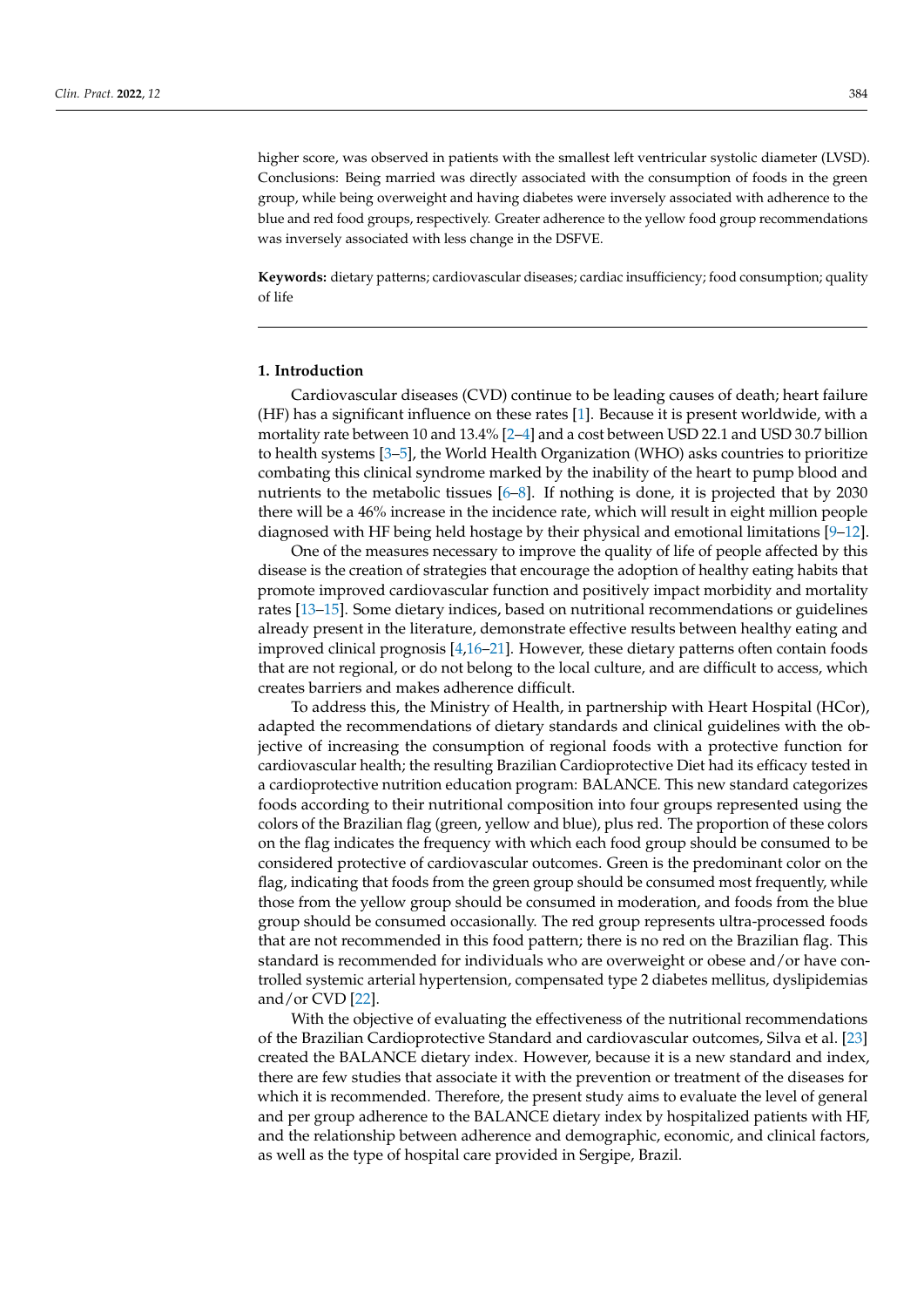# **2. Materials and Methods**

# *2.1. Study Design*

The study is cross-sectional and was carried out from April 2018 to February 2021 in four referral hospitals (2 public and 2 private) in cardiology in Aracaju/SE. It is part of the Congestive Heart Failure Registry (VICTIM-CHF) of that state.

#### *2.2. Participants*

Individuals of both sexes aged over 18 years who were hospitalized for HF decompensation participated in the study. Diagnosis and admission to the research study were performed using the Boston Score and Framingham criteria by two examiners from the hospital's cardiology team [\[24\]](#page-10-15). Only participants who maintained this diagnosis at hospital discharge remained in the survey. Exclusion criteria included the presence of other chronic debilitating diseases (such as the human immunodeficiency virus, cancer or chronic obstructive pulmonary disease), difficulty in oral feeding and psychiatric or neurocognitive conditions.

As the study is part of a registry, all participating hospitalized patients signed the free and informed consent form. The study was approved by the Research Ethics Committee of the Federal University of Sergipe (CAAE: 87651117.8.0000.5546; Opinion: 2,670,347).

#### *2.3. Sociodemographic, Clinical and Lifestyle Data*

The identification variables (age, sex, race, schooling, family income, presence of associated pathologies, type and etiological factor of HF and functional capacity quantified by the New York Heart Association (NYHA), which stratifies by the degree of physical limitation into classes I, II, III and IV [\[25\]](#page-10-16)) were collected using interviews as well as analysis of medical records.

Doppler echocardiography (ECO) performed at the inpatient hospital was used to assess clinical cardiac function. The variables analyzed were left ventricular ejection fraction (LVEF), categorized as preserved (>50%) and altered (<49%); left ventricular end-systolic (LVESD) diameters; and left ventricular end-diastolic (LVEDD) diameters. Clinical outcome at 30 days was classified as with or without uneventful outcomes (death, readmission, urgency, or surgery).

Participants were asked about alcohol consumption and smoking. Regular practice and intensity of physical activity were evaluated using the International Physical Activity Questionnaire (IPAQ), an instrument recommended by the World Health Organization (1998) and validated in Brazil by the Study Center of the Physical Aptitude Laboratory of São Caetano do Sul—CELAFISCS [\[26\]](#page-10-17).

### *2.4. Anthropometric Data*

After stabilization of the patient in the hospital, weight and height were measured in triplicate by the previously trained nutrition team to minimize errors. Height was measured using a stadiometer (Seca ®, Hamburg, Germany), with markings in millimeters. To measure body weight, an electronic digital scale was used, with a maximum capacity of 180 kilograms and an approximation of 100 grams (Seca ®, Hamburg, Germany).

The body mass index (BMI) was calculated as the ratio between body weight (kg) and height squared (m) and classified based on the cutoff points proposed by the Ministry of Health [\[27,](#page-11-0)[28\]](#page-11-1).

## *2.5. Food Data*

Food intake was assessed by applying the semi-quantitative Food Frequency Questionnaire (FFQ), with 81 foods adapted for the population under study, using the instrument developed by Furlan-Viebig and Pastor-Valero [\[29\]](#page-11-2) to assess the relationship between diet and disease. The frequency of food intake questions (daily, weekly, monthly, yearly or never) referred to the past year.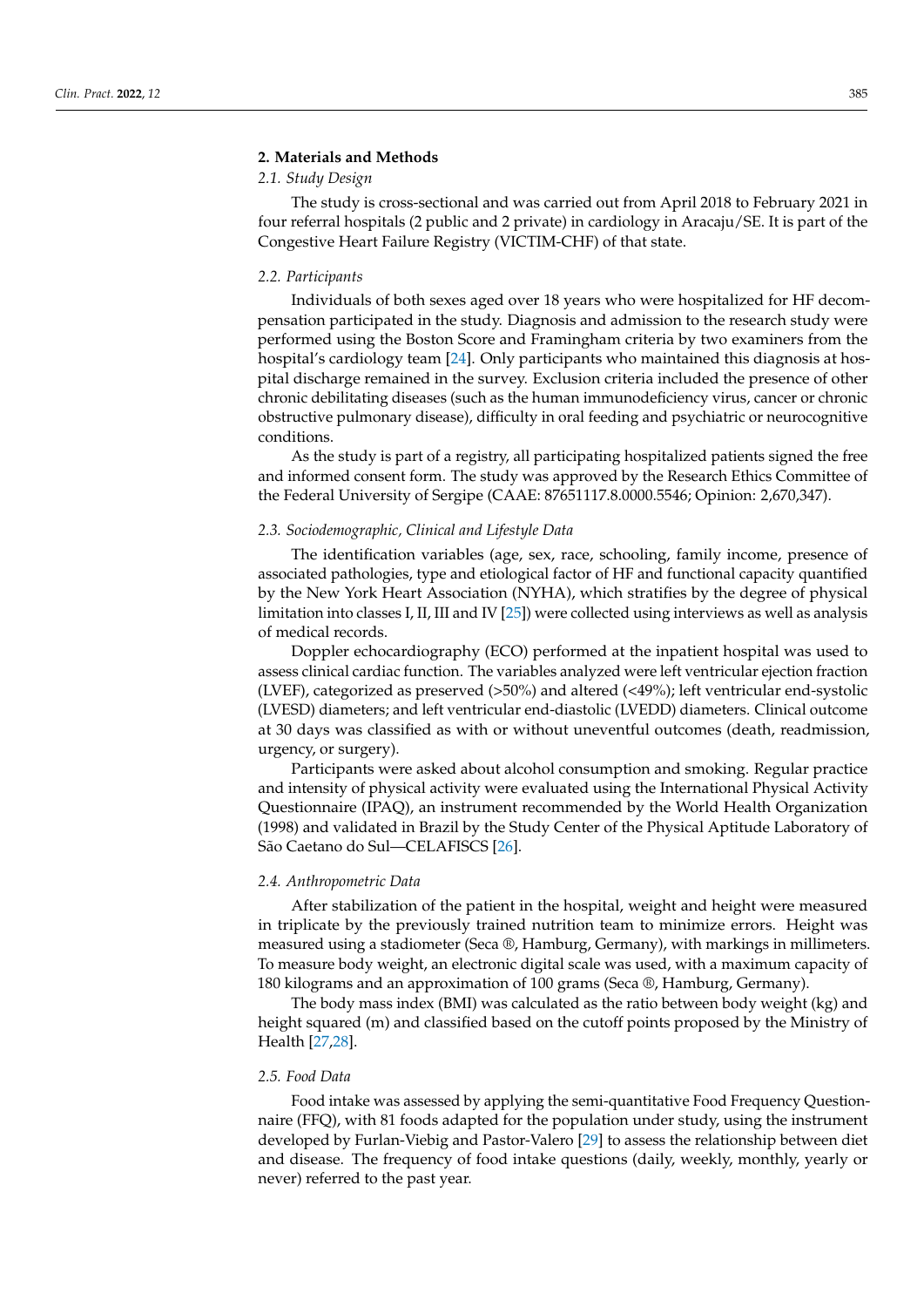To minimize limitations such as the definition of the quantity of food consumed, some methodological precautions were adopted, such as the use of visual resources (including a photo album, utensils and standard measures). In addition, interviewers were trained, a pilot test was carried out to resolve doubts, and homemade measures were standardized.

#### *2.6. BALANCE Dietary Index*

The assessment of the quality of daily food intake was performed using the BALANCE dietary index, a priori method created by Silva et al. [\[23\]](#page-10-14).

To determine the score, foods were initially divided into groups as shown in Figure [1.](#page-3-0) The food pyramid arranges foods in descending order of consumption from the bottom. Foods that should be consumed in greatest proportion, the green foods, are concentrated in the base, followed by the yellow foods, blue foods, and at the top, red foods, which should be consumed much less frequently. The number of servings consumed was calculated by dividing the amount ingested by values established in food guides and nutritional composition tables. As BALANCE uses the value of energy intake to define the number of servings recommended in each food group, the estimated energy requirement (EER) was calculated using 20 Kcal/Kg of weight for overweight individuals, 25 Kcal for eutrophic individuals and 32 Kcal for individuals with low weights. Individuals who presented EER below the minimum limit of 1400 Kcal or above the maximum limit of 2400 Kcal were evaluated according to the recommendation for their respective groups. Finally, scores were assigned according to overall intake as well as by food group. The overall index score ranged from 0 to 40 points: 0 points were assigned to those who consumed a number of servings different from those recommended; 10 points were assigned to those who consumed the amount indicated by the diet according to the EER.

<span id="page-3-0"></span>

**Figure 1.** Food groups according to the BALANCE dietary index classification. **Figure 1.** Food groups according to the BALANCE dietary index classification.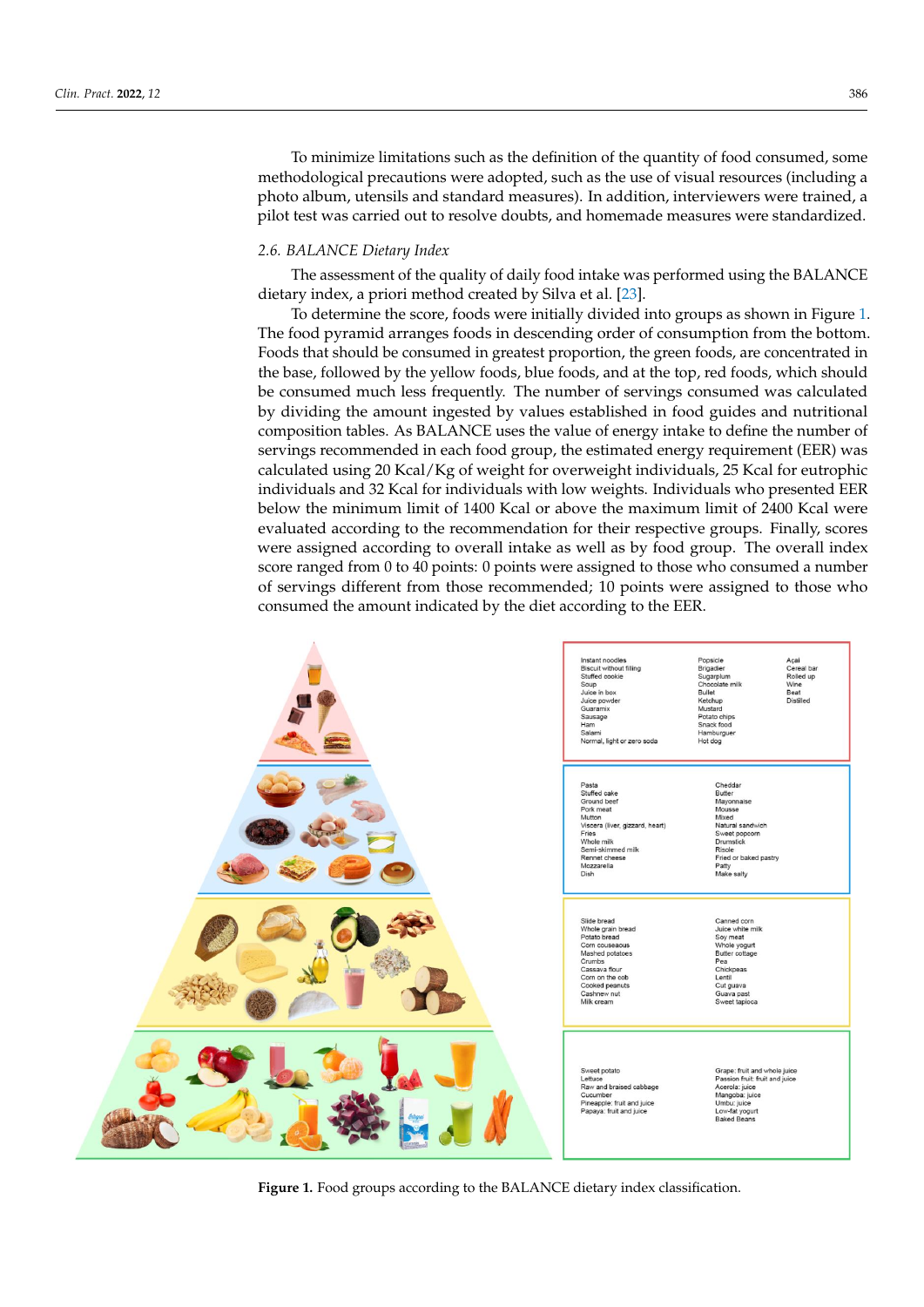Zero points were assigned to individuals who did not consume the recommended amount from the green food group (cardioprotective foods); who consumed 50% above or below the recommended amount from the yellow food group (foods that deserve attention in the management of CVD); who ate at least 2 servings more than recommended from the blue food group (harmful foods) and 4 or more servings from the red food group (ultra-processed foods). A score of 10 was assigned to patients who consumed an amount equal to or higher than recommended from the green food group, exactly as recommended for the yellow food group and equal to or lower than recommended for the blue and red food groups. As the blue and red food groups restrict daily consumption, they received an inverse score (the higher the intake, the lower the score). Proportional scoring was performed for participants who ingested intermediate portions.

#### *2.7. Statistical Analysis*

Generalized linear models (GLM) with link log and Gamma distribution were used to examine the relationship between the total BALANCE score, the green food group score, the yellow food group score and the red food group score, and demographic, socioeconomic and lifestyle characteristics, clinical factors and the type of hospital care provided. The relationship between the blue food group score and independent variables was determined using zero-inflated Poisson regression. Logistic regression was performed to assess the association between the clinical variables and the index, considering the NYHA, ejection fraction and outcome at 30 days as the dependent variables; linear regression was performed with LVSD and LVDD as dependent variables. Data analysis was performed using R software version 3.2.2 (Auckland, New Zealand), public domain; a *p* value < 0.05 was considered significant.

## **3. Results**

A total of 240 patients hospitalized for HF decompensation participated in the study, most of them elderly (mean age  $61.12 \pm 1.06$  years) and male (52.08%). The participants were also predominantly self-declared black (73.28%), living with their partners (53.62%), living on a family income of less than one minimum wage (68.33%) and admitted to hospitals of the Unified Health System, Health-SUS (67.50%). Regarding clinical characteristics, patients had altered functional capacity (87.50%), were hypertensive (70.17%), overweight (48.47%) and practiced light to moderate physical activity (84.62%). Alcohol consumption (14.70%) and smoking (4.62%) were not prevalent in the participant population.

Adherence to a cardioprotective diet was considered low in the participant population, with scores of 14.83 ( $\pm$ 0.37), 8.14 ( $\pm$ 0.16), 2.60 ( $\pm$ 0.22), 1.30 ( $\pm$ 0.20) and 2.78 ( $\pm$ 0.19) for the diet in general and for the green, yellow, blue and red food groups, respectively. Table [1](#page-6-0) presents the socioeconomic, clinical and lifestyle factors associated with the total and food group scores of the BALANCE dietary index. There was a positive association between individuals living with a partner and increased adherence to the green food group recommendations. The lowest adherence to recommendations regarding the blue food group was observed in overweight individuals, who had a higher consumption of foods rich in animal protein. It was observed that participants with diabetes mellitus adhered most closely to the BALANCE recommendations for the red food group, with a lower consumption of processed and ultra-processed foods. The association between the general BALANCE dietary index and groups according to clinical variables is described in Table [2.](#page-6-1) It was observed that a greater adherence to recommendations for the yellow food group (a higher score) is associated with a lower LVSD.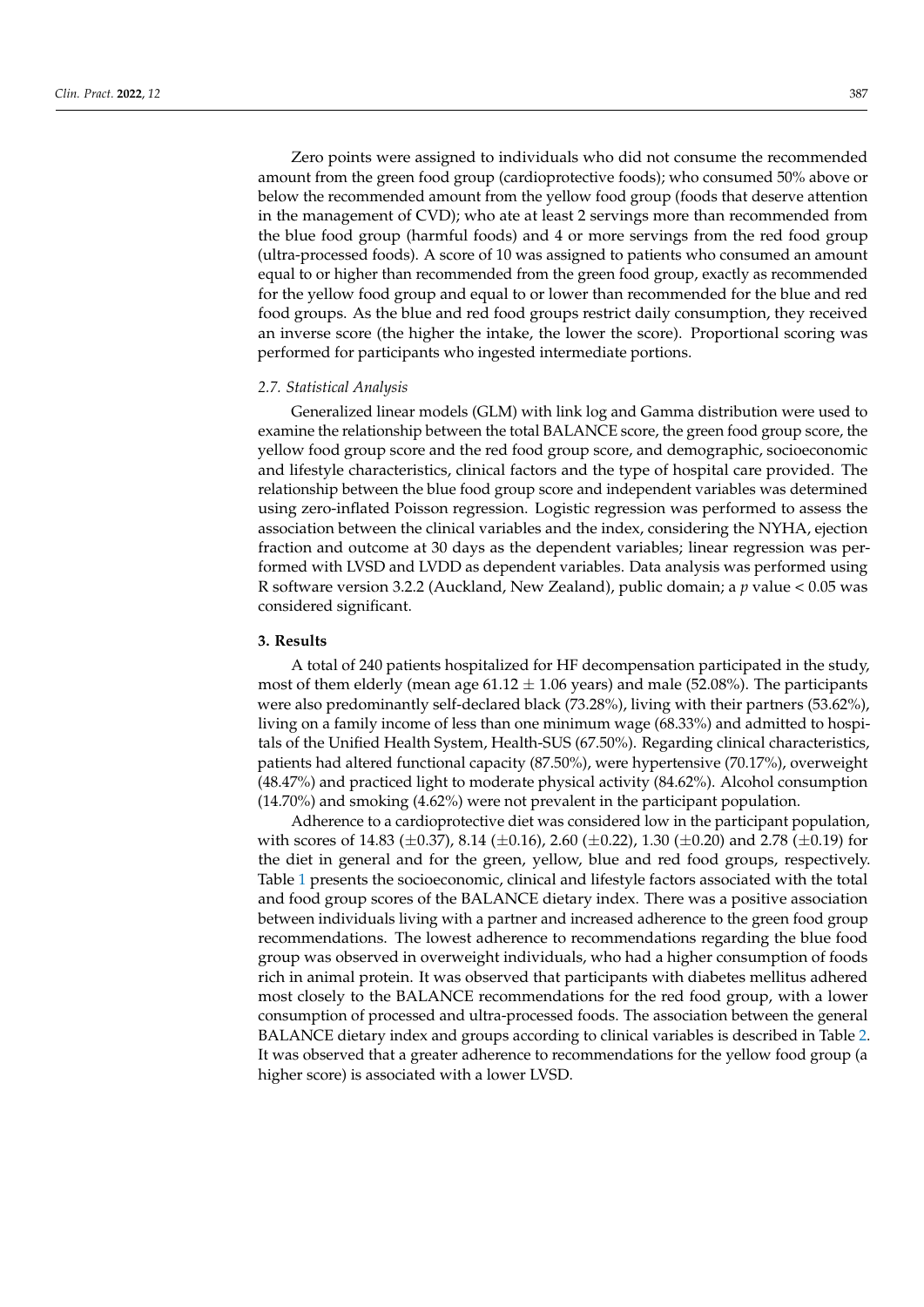|                                    | Adherence |               | <b>Green Group</b> |               | <b>Yellow Group</b> |               | <b>Blue Group</b> |            | <b>Red Group</b> |               |
|------------------------------------|-----------|---------------|--------------------|---------------|---------------------|---------------|-------------------|------------|------------------|---------------|
| Variables                          | $B^*$     | IC95          | $B^*$              | <b>IC95</b>   | $B^*$               | IC95          | IRR <sup>**</sup> | IC95       | $B^*$            | IC95          |
| Age in years $(n = 239)$           | 0.00      | $-0.00; 0.01$ | 0.00               | $-0.00;0.00$  | $-0.00$             | $-0.03;0.02$  | 1.00              | 0.99; 1.01 | 0.00             | $-0.00; 0.02$ |
| Gender ( $n = 239$ )               |           |               |                    |               |                     |               |                   |            |                  |               |
| Male ( $n = 124$ )                 | Ref.      |               | Ref.               |               | Ref.                |               | Ref.              |            | Ref.             |               |
| Female ( $n = 115$ )               | 0.09      | $-0.02; 0.22$ | $0.06\,$           | $-0.02; 0.15$ | $-0.00$             | $-0.83; 0.81$ | 1.27              | 0.87; 1.01 | $-0.02$          | $-0.36; 0.31$ |
| Race $(n = 231)$                   |           |               |                    |               |                     |               |                   |            |                  |               |
| Not black ( $n = 61$ )             | Ref.      |               | Ref.               |               | Ref.                |               | Ref.              |            | Ref.             |               |
| Black ( $n = 170$ )                | $-0.03$   | $-0.16; 0.10$ | $0.01\,$           | $-0.08; 0.11$ | $-0.15$             | $-1.13;0.82$  | $1.05\,$          | 0.72; 1.52 | $-0.06$          | $-0.45; 0.32$ |
| Marital Status ( $n = 234$ )       |           |               |                    |               |                     |               |                   |            |                  |               |
| Single ( $n = 108$ )               | Ref.      |               | Ref.               |               | Ref.                |               | Ref.              |            | Ref.             |               |
| With partner ( $n = 126$ )         | $0.00\,$  | $-0.11; 0.12$ | 0.09               | 0.00; 0.17    | $-0.58$             | $-1.42; 0.25$ | 0.91              | 0.65; 1.25 | 0.09             | $-0.24; 0.43$ |
| Income $(n = 239)$                 |           |               |                    |               |                     |               |                   |            |                  |               |
| $-1$ MW ( $n = 164$ )              | Ref.      |               | Ref.               |               | Ref.                |               | Ref.              |            | Ref.             |               |
| $≥1$ MW ( <i>n</i> = 75)           | $-0.06$   | $-0.21;0.09$  | $-0.07$            | $-0.19;0.04$  | $-0.09$             | $-1.20; 1.02$ | 0.98              | 0.67; 1.42 | $-0.06$          | $-0.45; 0.32$ |
| Type of service $(n = 239)$        |           |               |                    |               |                     |               |                   |            |                  |               |
| Private $(n = 77)$                 | Ref.      |               | Ref.               |               | Ref.                |               | Ref.              |            | Ref.             |               |
| Public ( $n = 162$ )               | $-0.05$   | $-0.22; 0.10$ | $0.01\,$           | $-0.10; 0.14$ | $-0.60$             | $-1.70;0.49$  | 0.90              | 0.56; 1.45 | $-0.35$          | $-0.87;0.15$  |
| Hypertension $(n = 237)$           |           |               |                    |               |                     |               |                   |            |                  |               |
| No $(n = 71)$                      | Ref.      |               | Ref.               |               | Ref.                |               | Ref.              |            | Ref.             |               |
| yes ( $n = 166$ )                  | $-0.03$   | $-0.16; 0.10$ | $-0.08$            | $-0.18;0.01$  | 0.82                | $-0.08; 1.73$ | 1.33              | 0.95; 1.86 | $-0.04$          | $-0.42; 0.32$ |
| Diebetes Mellitus ( $n = 237$ )    |           |               |                    |               |                     |               |                   |            |                  |               |
| No $(n = 144)$                     | Ref.      |               | Ref.               |               | Ref.                |               | Ref.              |            | Ref.             |               |
| Yes ( $n = 93$ )                   | 0.10      | $-0.02; 0.23$ | $0.00\,$           | $-0.08; 0.10$ | $-0.35$             | $-1.20; 0.49$ | 1.30              | 0.93; 1.82 | 0.41             | 0.05; 0.77    |
| <b>BMI</b> $(n = 239)$             |           |               |                    |               |                     |               |                   |            |                  |               |
| Not overweight ( $n = 95$ )        | Ref.      |               | Ref.               |               | Ref.                |               | Ref.              |            | Ref.             |               |
| Overweight ( $n = 144$ )           | $-0.02$   | $-0.14; 0.10$ | 0.01               | $-0.07; 0.11$ | 0.14                | $-0.68;0.98$  | $0.54\,$          | 0.38; 0.78 | 0.09             | $-0.26; 0.44$ |
| Physical Activity ( $n = 233$ )    |           |               |                    |               |                     |               |                   |            |                  |               |
| Absent/Mild/Moderate ( $n = 197$ ) | Ref.      |               | Ref.               |               | Ref.                |               | Ref.              |            | Ref.             |               |
| High Level ( $n = 36$ )            | $0.02\,$  | $-0.14; 0.18$ | $0.04\,$           | $-0.07; 0.16$ | 0.23                | $-1.05; 1.52$ | 1.21              | 0.81; 1.82 | $-0.22$          | $-0.71;0.27$  |

Table 1. Total and group scores for the BALANCE dietary index according to sociodemographic, clinical, lifestyle and nutritional characteristics of patients hospitalized with CHF in Aracaju, SE, in 2021.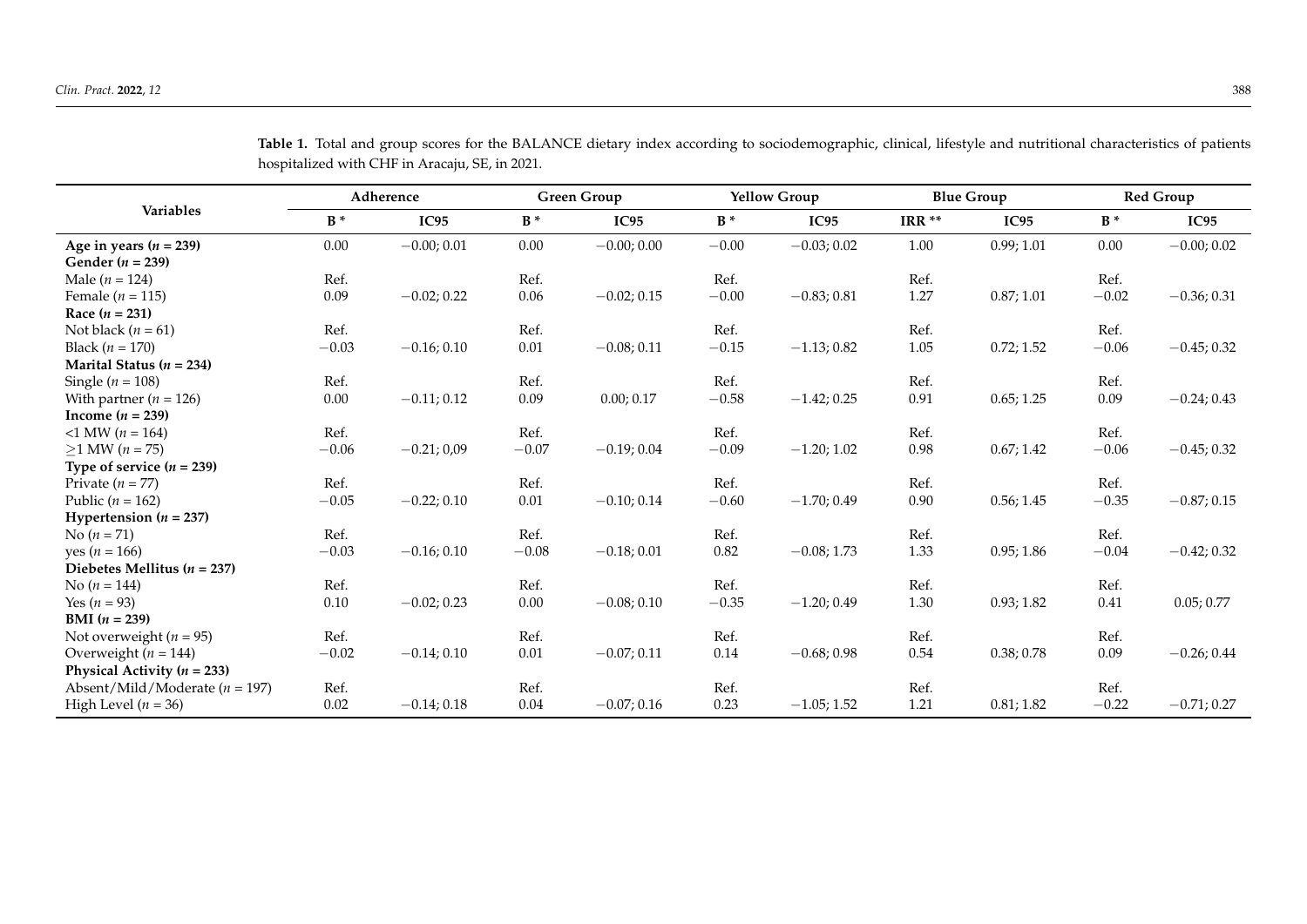| <b>Table 1.</b> Cont. |
|-----------------------|
|                       |

| Variables                      | Adherence |               | <b>Green Group</b> |               | <b>Yellow Group</b> |               | <b>Blue Group</b> |             | Red Group |               |
|--------------------------------|-----------|---------------|--------------------|---------------|---------------------|---------------|-------------------|-------------|-----------|---------------|
|                                | $B^*$     | IC95          | $B^*$              | IC95          | $B^*$               | IC95          | $IRR**$           | <b>IC95</b> | $B^*$     | IC95          |
| Alcoholic beverage $(n = 237)$ |           |               |                    |               |                     |               |                   |             |           |               |
| No $(n = 202)$                 | Ref.      |               | Ref.               |               | Ref.                |               | Ref.              |             | Ref.      |               |
| Yes $(n = 35)$                 | $-0.04$   | $-0.21; 0.13$ | 0.05               | $-0.07; 0.17$ | $-0.47$             | $-1.75;0.80$  | 0.58              | 0.29; 1.16  | $-0.46$   | $-0.99; 0.07$ |
| Smoking ( $n = 237$ )          |           |               |                    |               |                     |               |                   |             |           |               |
| No $(n = 226)$                 | Ref.      |               | Ref.               |               | Ref.                |               | Ref.              |             | Ref.      |               |
| Yes $(n = 11)$                 | 0.05      | $-0.20; 0.32$ | 0.02               | $-0.16; 0.21$ | 0.33                | $-1.44; 2.11$ | 1.68              | 0.77; 3.65  | $-0.17$   | $-0.97;0.61$  |

IC95—confidence interval; B \*—coeficients β; IRR \*\*—incidence rate ratio; MW—minimum wage; HF—heart failure; BMI—body mass index.

**Table 2.** Logistic and linear regressions and their respective confidence intervals between the total BALANCE dietary index and by food group, and the clinical variables of patients hospitalized with CHF in Aracaju, SE, 2021.

<span id="page-6-0"></span>

| <b>Logistic Regression</b> |           |               |                    |               |                     |                |                   |               |                  |               |
|----------------------------|-----------|---------------|--------------------|---------------|---------------------|----------------|-------------------|---------------|------------------|---------------|
|                            | Adherence |               | <b>Green Group</b> |               | <b>Yellow Group</b> |                | <b>Blue Group</b> |               | <b>Red Group</b> |               |
|                            | <b>OR</b> | <b>CI95</b>   | OR                 | <b>CI95</b>   | <b>OR</b>           | CI95           | <b>OR</b>         | <b>CI95</b>   | <b>OR</b>        | <b>CI95</b>   |
| <b>NYHA</b>                |           |               |                    |               |                     |                |                   |               |                  |               |
| 1 and 2                    | Ref.      |               | Ref.               |               | Ref.                |                | Ref.              |               | Ref.             |               |
| 3 and 4                    | 0.98      | 0.89; 1.08    | 1.14               | 0.93; 1.40    | 0.99                | 0.85; 1.15     | 1.01              | 0.84; 1.21    | 0.87             | 0.73; 1.02    |
| EF                         |           |               |                    |               |                     |                |                   |               |                  |               |
| Changed                    | Ref.      |               | Ref.               |               | Ref.                |                | Ref.              |               | Ref.             |               |
| Preserved                  | 1.05      | 0.98; 1.13    | 0.91               | 0.78; 1.05    | 1.09                | 0.98; 1.22     | 1.00              | 0.89; 1.13    | 1.11             | 0.98; 1.26    |
| Outcome in 30 days         |           |               |                    |               |                     |                |                   |               |                  |               |
| Uneventful                 | Ref.      |               | Ref.               |               | Ref.                |                | Ref.              |               | Ref.             |               |
| Intercurring               | 0.98      | 0.92; 1.04    | 0.95               | 0.83; 1.09    | 0.95                | $0.86; -1.05$  | 1.05              | 0.94; 1.18    | 0.98             | 0.88; 1.10    |
| Linear regression          |           |               |                    |               |                     |                |                   |               |                  |               |
|                            | $\beta^*$ | <b>CI95</b>   | $\beta^*$          | <b>CI95</b>   | $\beta^*$           | <b>CI95</b>    | $\beta^*$         | <b>CI95</b>   | $\beta^*$        | <b>CI95</b>   |
| <b>LVESD</b>               | $-0.01$   | $-0.06; 0.03$ | 0.05               | $-0.05; 0.17$ | $-0.09$             | $-0.17; -0.01$ | 0.00              | $-0.08;0.96$  | 0.03             | $-0.06; 0.12$ |
| <b>LVEDD</b>               | $-0.00$   | $-0.03;0.02$  | 0.01               | $-0.06;0.08$  | $-0.00$             | $-0.05; 0.05$  | 0.01              | $-0.04; 0.07$ | $-0.03$          | $-0.10; 0.02$ |

<span id="page-6-1"></span>NYHA—New York Heart Association; EF—ejection fraction; LVESD—left ventricular end-systolic diameter; LVEDD—left ventricular end-diastolic diameter. \* Adjustment variables: age, sex, alcohol, race, smoking, IPAQ, BMI, hypertension and diabetes.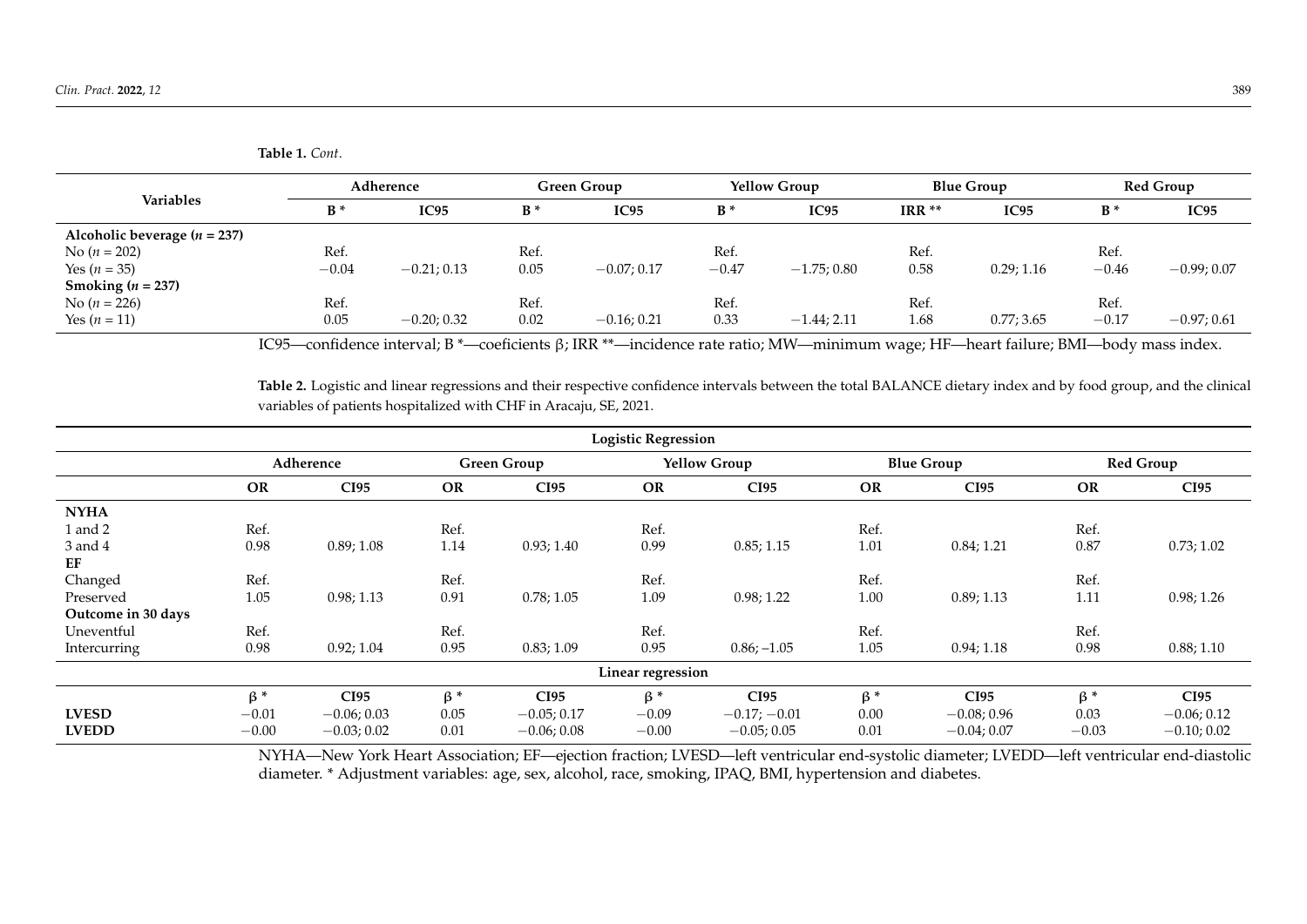# **4. Discussion**

Effective HF treatment involves careful dietary intake. This requires understanding how food and nutrition influence the clinical prognosis of patients. The literature indicates that this relationship should be studied using dietary patterns which represent the synergistic and antagonistic effects of nutrients and prescribe the type of foods and beverages ingested in different preparations and combinations [\[30](#page-11-3)[,31\]](#page-11-4).

In general, the population of the present study had low adherence scores to the Brazilian Cardioprotective Diet, with a high median score of 15.53 out of a total possible score of 40. The high adherence score for the green food group may be associated with the fact that the methodology did not assign a penalty for excessive consumption, as the green food group is composed of foods that are sources of vitamins, minerals, fiber and antioxidants considered cardioprotective. The BALANCE educational program intentionally encourages consumption from the green food group, which is currently low in the population of the present study [\[32,](#page-11-5)[33\]](#page-11-6). The low scores and high consumption rates for the yellow, blue and red food groups is significant; these groups include foods that can be harmful to cardiovascular health.

The BALANCE dietary index is new and there are few studies to date that evaluate its relationship with the prevention or treatment of cardiovascular diseases; however, it is a combination and adaptation of the Mediterranean and DASH dietary patterns (which have an effective role in cardiovascular disease treatment and prevention, as elucidated in the literature) to Brazilian food culture, so it is important that participants adhere to it [\[16](#page-10-11)[–21\]](#page-10-12). Weber et al. [\[34\]](#page-11-7) evaluated the efficacy of the BALANCE dietary index on events and death in patients with established CVD. However, they found that there was no significant effect on the assessed outcome. The authors cited study limitations including the low adherence to the standard and the time and loss of follow-up, which occurred with the most critically ill patients.

In the present study, increased adherence to the green food group recommendations by participants who live with a partner corroborates findings in the literature, which also points to consumption of a better quality of food by people who live with a partner [\[35](#page-11-8)[–38\]](#page-11-9). They had a higher intake of natural or minimally processed foods such as fruits, vegetables and milk, which are present in the BALANCE pattern's green food group, are considered cardioprotective, and should be ingested more frequently. Alkerwi et al. [\[39\]](#page-11-10), when evaluating Luxembourgish women, observed a lower quality of diet for single, divorced and widowed women and suggested that this group's lack of family support and limited financial resources may be associated with restricted access to a variety of food choices. Whitelock and Ensaff [\[40\]](#page-11-11), when exploring the perceptions and practices of the elderly related to eating behavior and food choices, reported participants' statements that cooking for oneself generates boredom and reduces motivation when compared to cooking for the family, which increases consumption of ready meals. In addition, eating alone makes the meal less pleasant compared to eating with other people.

The consumption of plant foods (the green food group) has a positive relationship with a favorable prognosis for patients with CVD. This relationship is due to the presence of phytochemicals in foods with potent antioxidant and anti-inflammatory effects [\[41](#page-11-12)[–43\]](#page-11-13). The most consumed foods in the green food group were bananas, beans, tomatoes, mangoes, oranges, passion fruit, apples, potatoes, pineapples and watermelon. Razavi et al. [\[44\]](#page-11-14) observed that the intake of diets rich in foods of animal origin and low in vegetables is associated with an increased risk for left ventricular diastolic dysfunction, an alteration associated with mortality.

The high energy density from proteins of animal origin, which are part of the blue food group, may explain the lower adherence to the BALANCE recommendations and the higher consumption of foods such as meat and eggs, milk and dairy products by overweight individuals. Despite the scientific literature illustrating the beneficial effects of protein intake, when separated according to food sources, a high intake of foods of animal origin is associated with an increase in obesity and its comorbidities [\[39,](#page-11-10)[45\]](#page-11-15). The physi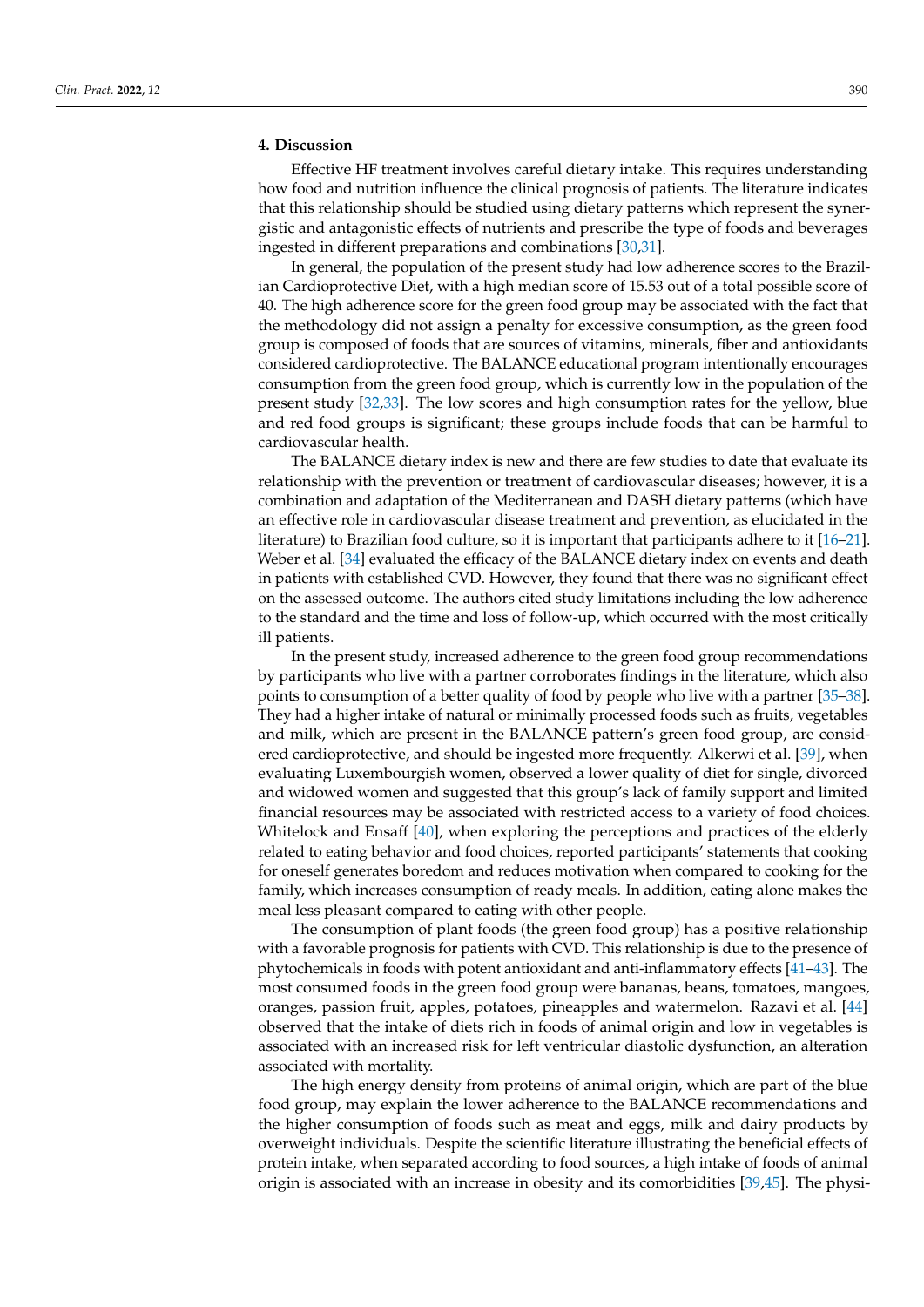ological relationship is still unclear. The preparation method and the amount of protein consumed are influential factors; the highest daily protein intake tends to be associated with obesity, which is not observed with a low intake [\[45\]](#page-11-15). The restriction suggested by the cardioprotective diet for foods in the blue group occurs because animal proteins are sources of saturated fat; an excess of saturated fat is detrimental heart health [\[22,](#page-10-13)[46\]](#page-11-16). The Dietary Acute and Chronic Heart Failure Guideline recommends diets that avoid excessive intake of saturated fats and trans fats and that prioritize mono and polyunsaturated fat sources [\[15\]](#page-10-10). The blue group foods most often consumed in the present study were coalho cheese, whole milk powder, boiled chicken, whole UHT milk, margarine, fried egg, butter, crumbs, boiled egg and plain cake.

Concern and health care may be the main reasons patients with diabetes presented direct adherence (lower consumption) to recommendations regarding the red food group. These patients are more likely to be followed up on a regular basis by health professionals, and to receive guidance on care—which leads to greater adherence to treatment. Foods in the red group should be excluded from cardioprotective nutrition, so much so that the group is represented by a color that does not exist on the Brazilian flag. It includes ultra-processed foods that contain high amounts of refined sugars, saturated and trans fats, stabilizers, dyes, sweeteners, flavorings and sodium—all considered harmful to the heart [\[22\]](#page-10-13). The main nutritional guidelines and dietary patterns used in the prevention or treatment of diabetes, hypertension and cardiovascular health exclude or restrict the consumption of these foods [\[47](#page-11-17)[–50\]](#page-11-18). In addition to being considered nutritionally unbalanced, they also contain toxic substances produced during processing that directly affect cardiovascular health, such as acrylamide, which is formed at high temperatures [\[51\]](#page-11-19); acrolein, a compound formed when fat is heated [\[52\]](#page-12-0); bisphenol, which is present in food packaging [\[53\]](#page-12-1); and advanced glycation end products (AGE) that can accelerate the development of vascular diseases [\[54\]](#page-12-2).

The Guideline on Fat Consumption and Cardiovascular Health and the Positioning on Fat Consumption and Cardiovascular Health discuss the contribution of fats and simple carbohydrates to the genesis of CVD. According to these documents, high consumption of saturated and trans lipids is correlated with an increase in LDL-c and, consequently, with an increase in cardiovascular risk. In addition, the type of fat consumed can also influence other risk factors such as insulin resistance and increased blood pressure. As for fast-absorbing simple carbohydrates, high intake favors an imbalance between the supply of lipids and other nutrients, allowing the establishment of hypercholesterolemia, excess weight, and the development of obesity and postprandial changes such as hyperglycemia, hyperinsulinemia and hypertriglyceridemia, which are all associated with increased cardiovascular risk [\[51](#page-11-19)[,55\]](#page-12-3). In the present study, red group foods with the highest consumption rate were candy, soup, soda, beer, cream crackers, water and salt, stuffed cookies, ice cream, ham and powdered juice.

Studies show that high consumption of ultra-processed foods increases CVD mortality rates [\[56,](#page-12-4)[57\]](#page-12-5). Blanco-Rojo et al. [\[58\]](#page-12-6) found in a Spanish cohort, where high consumption of ultra-processed foods was associated with higher mortality, that the theoretical isocaloric replacement of ultra-processed foods with unprocessed foods will significantly reduce mortality, but not linearly. Moreira et al. [\[59\]](#page-12-7) estimated that if there is a 50% reduction in ultra-processed foods and a 50% increase in culinary ingredients, Brazil's mortality rate will experience a decrease of 11% by 2030.

The relationship between the LVSD and the consumption of foods in the yellow group deserves attention, since changes in this marker were associated with cardiovascular mortality [\[60\]](#page-12-8). Foods that are part of the yellow group are sources of calories, carbohydrates, minerals, vitamins and sodium that can be harmful in the case of excessive consumption. The yellow group foods most consumed by study participants were white rice, French bread, cassava flour, olive oil, couscous, butter curd, cassava, vitamins, brown rice and pasta. In the present study, it was observed that the greater the adherence to the yellow group's recommendations, the lower the LVESD. The high intake of fast-absorbing simple carbo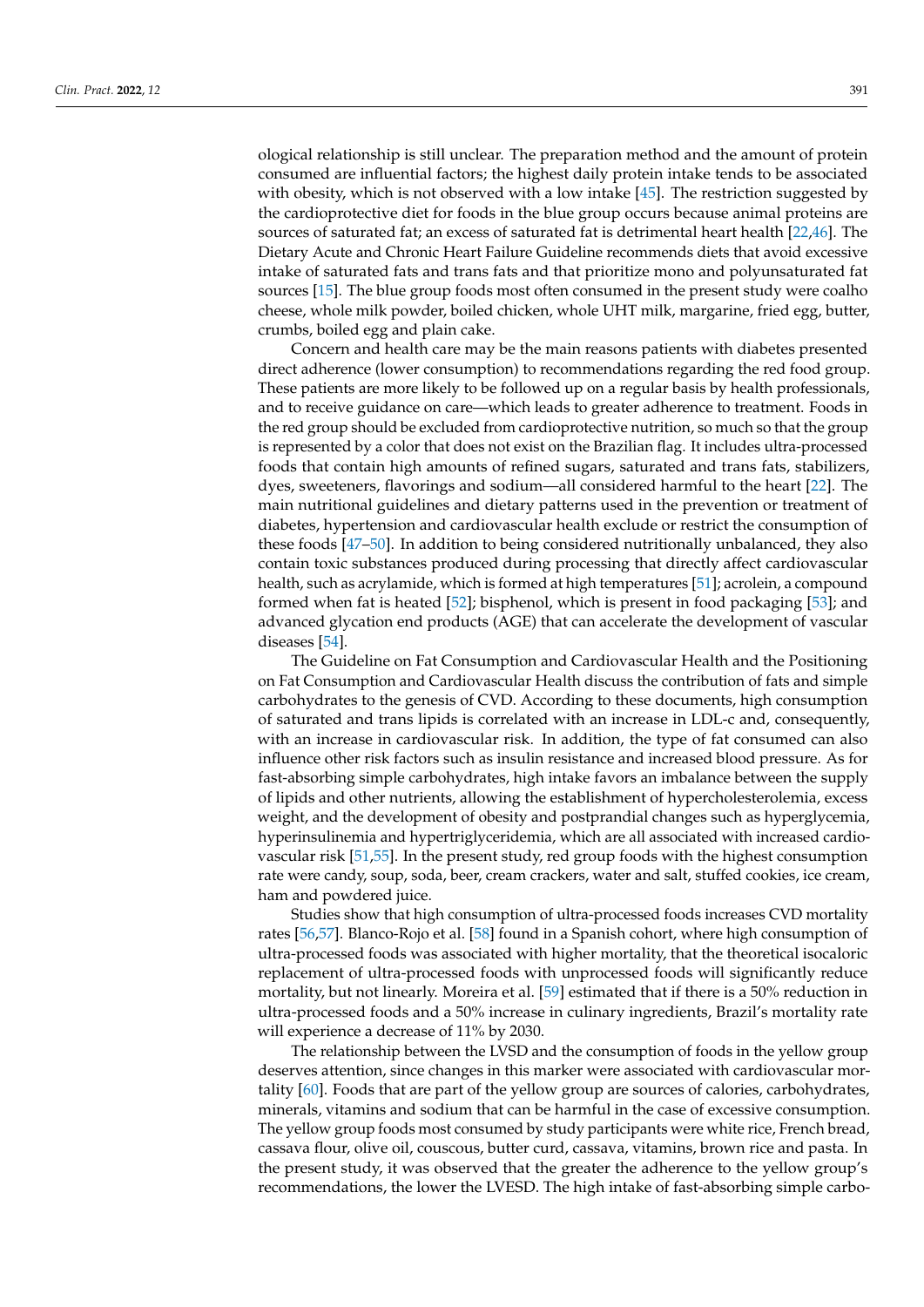hydrates favors an imbalance between the supply of lipids and other nutrients, allowing the establishment of hypercholesterolemia, excess weight, the development of obesity and postprandial changes such as hyperglycemia, hyperinsulinemia and hypertriglyceridemia, all associated with insulin resistance and increased cardiovascular risk. Furthermore, this surplus can synthesize saturated fat through de novo lipogenesis [\[50,](#page-11-18)[60,](#page-12-8)[61\]](#page-12-9).

Finally, a sedentary lifestyle or the practice of low or moderate intensity physical activity, as found with higher prevalence in the present study, can compromise the quality of participants' lives. According to Roscani et al. [\[62\]](#page-12-10), the practice of resistance exercise associated with aerobic activities promotes improvements in functional classification and, consequently, in a reduction in mortality/hospitalization. Given this, it is clear that health education is important to encourage self-care not only regarding food, but also regarding physical activity to improve quality of life. In a systematic review and meta-analysis, Son, Choi and Lee [\[63\]](#page-12-11), when evaluating the effectiveness of self-care education performed by nurses for patients with HF, observed a significant reduction in the risk of readmission for all causes (RR =  $0.75$ ,  $95\%$  CI =  $0.66-0.85$ ), HF-specific readmission (RR =  $0.60$ ,  $95\%$  $CI = 0.42 - 0.85$ ), and all-cause mortality or readmission (RR = 0.71, 95% CI = 0.61–0.82).

The limitations of the present study that must be considered are common to crosssectional studies that assess food consumption in the population. They are: loss of data for some variables or incomplete information; and bias of over or underestimation using instruments available in the literature that require an interviewee to have an accurate memory.

Authors should discuss the results and how they can be interpreted from the perspective of previous studies and working hypotheses. The findings and their implications should be discussed in the broadest context possible. Future research directions may also be recommended.

# **5. Conclusions**

Low adherence to the BALANCE dietary index was verified in general, and for each of its component food groups, with socioeconomic, clinical and nutritional status factors. There was a direct positive association between individuals living with a partner and a high adherence score for the green food group, while being overweight and having diabetes were inversely associated with adherence to recommendations for the blue and red food groups, respectively. In addition, greater adherence to the yellow food group recommendations was inversely associated with less change in the DSFVE.

**Author Contributions:** J.O.C., F.J.A., J.S.B., L.V.S.A. and A.C.S.S.: conception and study design; J.O.C., J.S.B., L.V.S.A., L.M.S.M.d.O. and A.C.S.S.: obtaining data; J.O.C., D.A.d.S.V., J.S.B., L.V.S.A., L.M.S.M.d.O., M.A.A.-S. and A.C.S.S.: data analysis and interpretation; J.O.C., J.S.B., L.V.S.A., D.A.d.S.V., V.B.O., M.F.C.d.S., L.M.S.M.d.O., R.M.S.R., M.A.A.-S., J.L.M.O., I.M.N.B.d.C.C. and A.C.S.S.: writing the manuscript; J.O.C., D.A.d.S.V., F.J.A., E.B.N., A.L.D.-d.-D., M.F.C.d.S., I.M.N.B.d.C.C., L.B. and A.C.S.S. All authors have read and agreed to the published version of the manuscript.

**Funding:** This research received no external funding.

**Institutional Review Board Statement:** The study was conducted according to the guidelines of the Declaration of Helsinki, and approved by the Institutional Review Board and the Human Research Ethics Committee of the Federal University of Sergipe (UFS), under Statement Number (2670347).

**Informed Consent Statement:** Informed consent was obtained from all subjects involved in the study.

**Data Availability Statement:** The data that support this study can be obtained from: [www.ufs.br/](www.ufs.br/Department) [Department](www.ufs.br/Department) of Physical Education, accessed on 12 December 2021.

**Conflicts of Interest:** The authors declare no conflict of interest.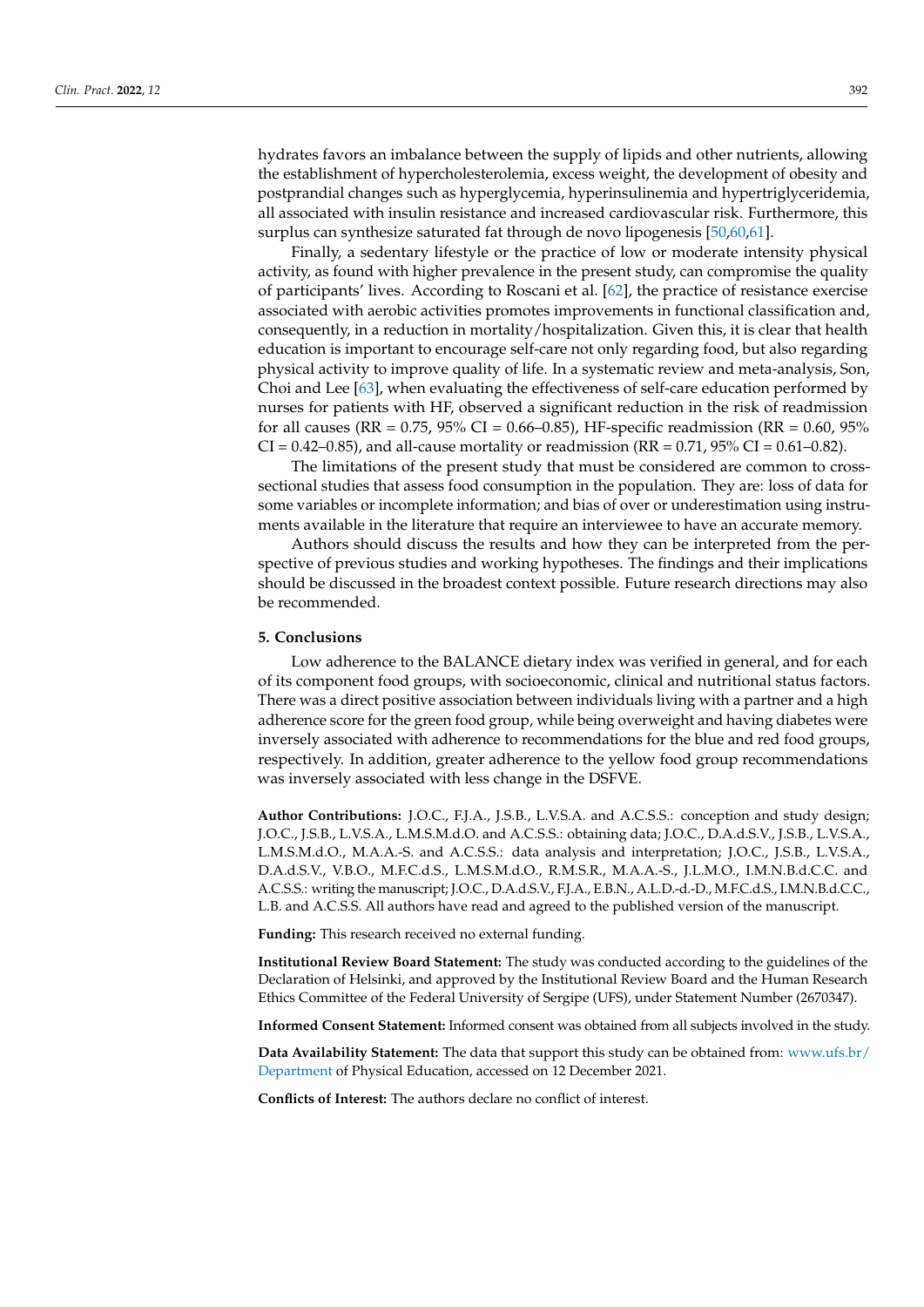# **References**

- <span id="page-10-0"></span>1. WHO. World Health Statistics 2020: Monitoring Health for the SDGs, Sustainable Development Goals; World Health Organization: Geneva, Switzerland, 2020.
- <span id="page-10-1"></span>2. De Almeida, F.A.; Al, M.J.; Koymans, R.; Riistama, J.; Pauws, S.; Severens, J.L. Impact of hospitalisation on health-related quality of life in patients with chronic heart failure. *Health Qual. Life Outcomes* **2020**, *18*, 1–10. [\[CrossRef\]](http://doi.org/10.1186/s12955-020-01508-8)
- <span id="page-10-3"></span>3. Virani, S.S.; Alonso, A.; Benjamin, E.J.; Bittencourt, M.S.; Callaway, C.W.; Carson, A.P.; American Heart Association Council on Epidemiology and Prevention Statistics Committee and Stroke Statistics Subcommittee. Heart disease and stroke statistics—2020 update: A report from the American Heart Association. *Circulation* **2020**, *141*, e139–e596. [\[CrossRef\]](http://doi.org/10.1161/CIR.0000000000000757) [\[PubMed\]](http://www.ncbi.nlm.nih.gov/pubmed/31992061)
- <span id="page-10-2"></span>4. Benjamin, E.J.; Muntner, P.; Alonso, A.; Bittencourt, M.S.; Callaway, C.W.; Carson, A.P.; American Heart Association Council on Epidemiology and Prevention Statistics Committee and Stroke Statistics Subcommittee. Heart disease and stroke statistics—2019 update: A report from the American Heart Association. *Circulation* **2019**, *139*, e56–e528. [\[CrossRef\]](http://doi.org/10.1161/CIR.0000000000000659) [\[PubMed\]](http://www.ncbi.nlm.nih.gov/pubmed/30700139)
- <span id="page-10-4"></span>5. Stevens, B.; Pezzullo, L.; Verdian, L.; Tomlinson, J.; George, A.; Bacal, F. The economic burden of heart conditions in Brazil. *Arq. Bras. Cardiol.* **2018**, *111*, 29–36. [\[CrossRef\]](http://doi.org/10.5935/abc.20180104)
- <span id="page-10-5"></span>6. Bocchi, E.A.; Arias, A.; Verdejo, H.; Diez, M.; Gómez, E.; Castro, P. The reality of heart failure in Latin America. *J. Am. Coll. Cardiol.* **2013**, *62*, 949–958. [\[CrossRef\]](http://doi.org/10.1016/j.jacc.2013.06.013)
- 7. Savarese, G.; Lund, L.H. Global public health burden of heart failure. *Card. Fail. Rev.* **2017**, *3*, 7–11. [\[CrossRef\]](http://doi.org/10.15420/cfr.2016:25:2)
- <span id="page-10-6"></span>8. Ponikowski, P.; Anker, S.D.; AlHabib, K.F.; Cowie, M.R.; Force, T.L.; Hu, S.; Jaarsma, T.; Krum, H.; Rastogi, V.; Rohde, L.E.; et al. Heart failure: Preventing disease and death worldwide. *ESC Heart Fail.* **2014**, *1*, 4–25. [\[CrossRef\]](http://doi.org/10.1002/ehf2.12005)
- <span id="page-10-7"></span>9. Go, A.S.; Mozaffarian, D.; Roger, V.L.; Benjamin, E.J.; Berry, J.D.; Blaha, M.J.; Turner, M.B. Heart disease and stroke statistics—2014 update: A report from the American Heart Association. *Circulation* **2014**, *129*, e28–e292. [\[CrossRef\]](http://doi.org/10.1161/01.cir.0000441139.02102.80)
- 10. Mozaffarian, D.; Benjamin, E.J.; Go, A.S.; Arnett, D.K.; Blaha, M.J.; Cushman, M.; Das, S.R.; de Ferranti, S.; Després, J.P.; Fullerton, H.J.; et al. Heart disease and stroke statistics-2016 update: A report from the American Heart Association. *Circulation* **2016**, *133*, e38–e360. [\[CrossRef\]](http://doi.org/10.1161/CIR.0000000000000350)
- 11. Evangelista, L.S.; Kagawa-Singer, M.; Dracup, K. Gender differences in health perception and meaning in person living with heart failure. *Heart Lung* **2001**, *30*, 167–176. [\[CrossRef\]](http://doi.org/10.1067/mhl.2001.114893)
- <span id="page-10-8"></span>12. Days, I.A.; Ferreira, L.N. Functional assessment of patients with congestive heart failure using standardized scales. *Rev. Saúde Com.* **2011**, *7*, 116–126.
- <span id="page-10-9"></span>13. Aquilani, R.; Opasich, C.; Verri, M.; Boschi, F.; Febo, O.; Pasini, E.; Pastoris, O. Is nutritional intake adequate in chronic heart failure patients? *J. Am. Coll. Cardiol.* **2003**, *42*, 1218–1223. [\[CrossRef\]](http://doi.org/10.1016/S0735-1097(03)00946-X)
- 14. Chess, D.J.; Stanley, W.C. Role of diet and fuel overabundance in the development and progression of heart failure. *Cardiovasc. Res.* **2008**, *79*, 269–278. [\[CrossRef\]](http://doi.org/10.1093/cvr/cvn074)
- <span id="page-10-10"></span>15. Comitê Coordenador da Diretriz de Insuficiência Cardíaca; Rohde, L.E.P.; Montera, M.W.; Bocchi, E.A.; Clausell, N.O.; Albuquerque, D.C.; Rassi, S.; Colafranceschi, A.S.; Freitas, A.F.J.; Ferraz, A.S.; et al. Diretriz Brasileira de Insuficiência Cardíaca Crônica e Aguda. *Arq. Bras. De Cardiol.* **2018**, *111*, 436–539. [\[CrossRef\]](http://doi.org/10.5935/abc.20180190)
- <span id="page-10-11"></span>16. Papadaki, A.; Martínez-González, M.Á.; Alonso-Gómez, A.; Rekondo, J.; Salas-Salvadó, J.; Corella, D.; Ros, E.; Fitó, M.; Estruch, R.; Lapetra, J.; et al. Mediterranean diet and risk of heart failure: Results from the PREDIMED randomized controlled trial. *Eur. J. Heart Fail.* **2017**, *19*, 1179–1185. [\[CrossRef\]](http://doi.org/10.1002/ejhf.750) [\[PubMed\]](http://www.ncbi.nlm.nih.gov/pubmed/28133855)
- 17. D'Almeida, K.S.M.; Spillere, S.R.; Zuchinali, P.; Souza, G.C. Mediterranean diet and other dietary patterns in primary prevention of heart failure and changes in cardiac function markers: A systematic review. *Nutrients* **2018**, *10*, 58. [\[CrossRef\]](http://doi.org/10.3390/nu10010058) [\[PubMed\]](http://www.ncbi.nlm.nih.gov/pubmed/29320401)
- 18. Tuttolomondo, A.; Simonetta, I.; Daidone, M.; Mogavero, A.; Ortello, A.; Pinto, A. Metabolic and Vascular Effect of the Mediterranean Diet. *Int. J. Mol. Sci.* **2019**, *20*, 4716. [\[CrossRef\]](http://doi.org/10.3390/ijms20194716)
- 19. Abu-Sawwa, R.; Dunbar, S.B.; Quyyumi, A.A.; Sattler, E.L.P. Nutrition intervention in heart failure: Should consumption of the DASH eating pattern be recommended to improve outcomes? *Heart Fail. Rev.* **2019**, *24*, 565–573. [\[CrossRef\]](http://doi.org/10.1007/s10741-019-09781-6)
- 20. Rifai, L.; Silver, M.A. A Review of the DASH Diet as an Optimal Dietary Plan for Symptomatic Heart Failure. *Prog. Cardiovasc. Dis.* **2016**, *58*, 548–554. [\[CrossRef\]](http://doi.org/10.1016/j.pcad.2015.11.001)
- <span id="page-10-12"></span>21. Salehi-Abargouei, A.; Maghsoudi, Z.; Shirani, F.; Azadbakht, L. Effects of Dietary Approaches to Stop Hypertension (DASH)-style diet on fatal or nonfatal cardiovascular diseases–incidence: A systematic review and meta-analysis on observational prospective studies. *Nutrition* **2013**, *29*, 611–618. [\[CrossRef\]](http://doi.org/10.1016/j.nut.2012.12.018)
- <span id="page-10-13"></span>22. Brazil, Ministry of Health. Cardioprotective Nutrition: Guidebook for Primary Care Health Professionals; Ministry of Health, Hospital do Coração: Brasília, Brazil, 2018; 138p.
- <span id="page-10-14"></span>23. Da Silva, J.T.; Bersch-Ferreira, Â.C.; Torreglosa, C.R.; Weber, B.; Levy, R.B. Development of a dietary index based on the Brazilian Cardioprotective Nutritional Program (BALANCE). *Nutr. J.* **2018**, *17*, 49. [\[CrossRef\]](http://doi.org/10.1186/s12937-018-0359-5) [\[PubMed\]](http://www.ncbi.nlm.nih.gov/pubmed/29728114)
- <span id="page-10-15"></span>24. Montera, M.W.; Pereira, S.B.; Colafranceschi, A.S.; de Almeida, D.R.; Tinoco, E.M.; Rocha, R.M.; Moura, L.A.Z.; Réa-Neto, A.; Mangini, S.; Braga, F.G.M.; et al. II Brazilian guideline for acute heart failure. *Braz. Arch. Cardiol.* **2009**, *93*, 2–65. [\[CrossRef\]](http://doi.org/10.1590/S0066-782X2012000500001)
- <span id="page-10-16"></span>25. The Criteria Committee of the New York Heart Association. *Nomenclature and Criteria for Diagnosis of Diseases of the Heart and Great Vessels*, 9th ed.; Little, Brown & Co.: Boston, MA, USA, 1994; pp. 253–256.
- <span id="page-10-17"></span>26. Matsudo, S.M.; Matsudo, V.R.; Araujo, T.; Andrade, D.; Andrade, E.; Oliveira, L.; Braggion, G. Level of physical activity in 56 adults, including and excluding walking, according to the knowledge of Agita São Paulo Program. *Med. Sci. Sports Exerc.* **2001**, *33*, S179.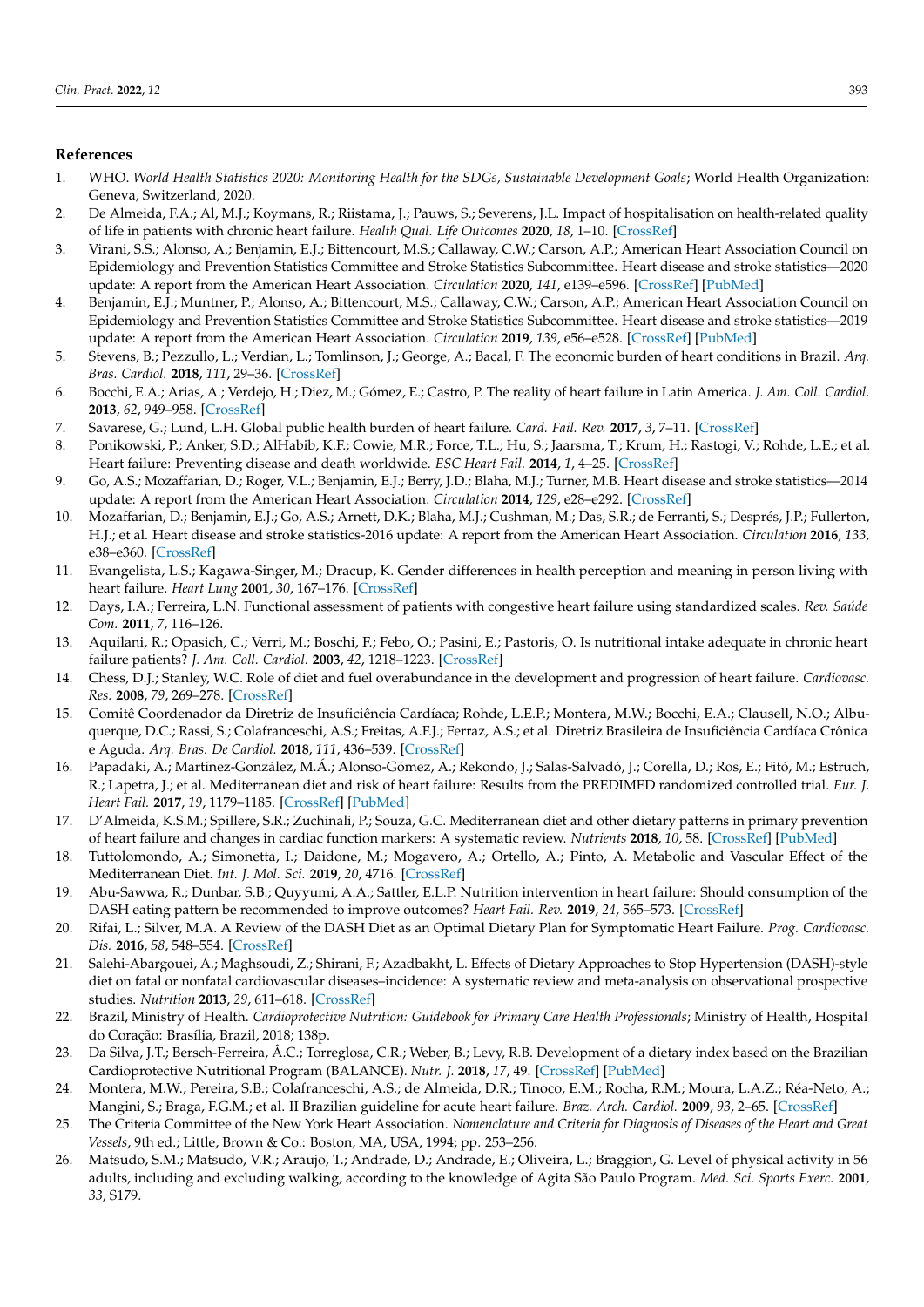- <span id="page-11-0"></span>27. World Health Orgazination—WHO. *Obesity: Preventing and Managins the Global Epidemic*; World Health Orgazination—WHO: Geneva, Switzerland, 1997.
- <span id="page-11-1"></span>28. Lipschitz, D.A. Screening for nutritional status in the elderly. *Prim. Care* **1994**, *21*, 55–67. [\[CrossRef\]](http://doi.org/10.1016/S0095-4543(21)00452-8)
- <span id="page-11-2"></span>29. Furlan-Viebig, R.; Pastor-Valero, M. Development of a food frequency questionnaire to study diet and non-communicable 65 diseases. *J. Public Health* **2004**, *38*, 581–584. [\[CrossRef\]](http://doi.org/10.1590/S0034-89102004000400016)
- <span id="page-11-3"></span>30. World Health Organization (WHO). *Preparation and Use of Food Basead Dietary Guidelines*; WHO 25 Technical Report Series 880; WHO: Geneva, Switzerland, 1998.
- <span id="page-11-4"></span>31. BRASIL. M da S. Secretaria de Atenção à Saúde. Departamento de Atenção Básica. Política Nacional de Alimentação e 27 Nutrição. Brasília, 2012. Available online: <http://189.28.128.100/nutricao/docs/geral/pnan2011.pdf> (accessed on 28 July 2021).
- <span id="page-11-5"></span>32. Brazil, Ministry of Health. *Vigitel Brasil 2014: Protection and Risk Factors for Chronic Diseases by Telephone Survey*; Ministry of Health: Brasília, Brazil, 2015.
- <span id="page-11-6"></span>33. Benjamin, E.J.; Virani, S.S.; Callaway, C.W.; Chamberlain, A.M.; Chang, A.R.; Cheng, S.; Chiuve, S.E.; Cushman, M.; Delling, F.N.; Deo, R.; et al. Heart Disease and Stroke Statistics-2018 Update: A Report From the American Heart Association. *Circulation* **2018**, *137*, e67–e492. [\[CrossRef\]](http://doi.org/10.1161/CIR.0000000000000558)
- <span id="page-11-7"></span>34. Weber, B.; Bersch-Ferreira, Â.C.; Torreglosa, C.R.; Marcadenti, A.; Lara, E.S.; da Silva, J.T.; Costa, R.P.; Santos, R.H.; Berwanger, O.; Bosquetti, R.; et al. Implementation of a Brazilian Cardioprotective Nutritional (BALANCE) Program for improvement on quality of diet and secondary prevention of cardiovascular events: A randomized, multicenter trial. *Am. Heart J.* **2019**, *215*, 187–197. [\[CrossRef\]](http://doi.org/10.1016/j.ahj.2019.06.010)
- <span id="page-11-8"></span>35. Freitas, T.I.D.; Previdelli, A.N.; Ferreira, M.P.D.N.; Marques, K.M.; Goulart, R.M.M.; Aquino, R.D.C.D. Factors associated with diet quality of older adults. *Rev. Nutr.* **2017**, *30*, 297–306. [\[CrossRef\]](http://doi.org/10.1590/1678-98652017000300003)
- 36. Gicevic, S.; Gaskins, A.J.; Fung, T.T.; Rosner, B.; Sabanovic, E.; Milesevic, J.; Kadvan, A.; Kremic, E.; Willett, W. Demographic and socio-economic predictors of diet quality among adults in Bosnia and Herzegovina. *Public Health Nutr.* **2019**, *22*, 3107–3117. [\[CrossRef\]](http://doi.org/10.1017/S1368980019001988)
- 37. Han, K.T.; Park, E.C.; Kim, J.H.; Kim, S.J.; Park, S. Is marital status associated with quality of life? *Health Qual. Life Outcomes* **2015**, *12*, 1–10. [\[CrossRef\]](http://doi.org/10.1186/s12955-014-0109-0)
- <span id="page-11-9"></span>38. Donoho, C.J.; Seeman, T.E.; Sloan, R.P.; Crimmins, E.M. Marital status, marital quality, and heart rate variability in the MIDUS cohort. *J. Fam. Psychol.* **2015**, *29*, 290. [\[CrossRef\]](http://doi.org/10.1037/fam0000068) [\[PubMed\]](http://www.ncbi.nlm.nih.gov/pubmed/25844496)
- <span id="page-11-10"></span>39. Alkerwi, A.A.; Sauvageot, N.; Buckley, J.D.; Donneau, A.-F.; Albert, A.; Guillaume, M.; Crichton, G.E. The potential impact of animal protein intake on global and abdominal obesity: Evidence from the Observation of Cardiovascular Risk Factors in Luxembourg (ORISCAV-LUX) study. *Public Health Nutr.* **2015**, *18*, 1831–1838. [\[CrossRef\]](http://doi.org/10.1017/S1368980014002596) [\[PubMed\]](http://www.ncbi.nlm.nih.gov/pubmed/25611401)
- <span id="page-11-11"></span>40. Whitelock, E.; Ensaff, H. On your own: Older adults' food choice and dietary habits. *Nutrients* **2018**, *10*, 413. [\[CrossRef\]](http://doi.org/10.3390/nu10040413) [\[PubMed\]](http://www.ncbi.nlm.nih.gov/pubmed/29584644)
- <span id="page-11-12"></span>41. Freeman, A.M.; Morris, P.B.; Barnard, N.; Esselstyn, C.B.; Ros, E.; Agatston, A.; Devries, S.; O'Keefe, J.; Miller, M.; Ornish, D.; et al. Trending Cardiovascular Nutrition Controversies. *J. Am. Coll. Cardiol.* **2017**, *69*, 1172–1187. [\[CrossRef\]](http://doi.org/10.1016/j.jacc.2016.10.086) [\[PubMed\]](http://www.ncbi.nlm.nih.gov/pubmed/28254181)
- 42. Najjar, R.S.; Moore, C.E.; Montgomery, B.D. Consumption of a defined, plant-based diet reduces lipoprotein(a), inflammation, and other atherogenic lipoproteins and particles within 4 weeks. *Clin. Cardiol.* **2018**, *41*, 1062–1068. [\[CrossRef\]](http://doi.org/10.1002/clc.23027) [\[PubMed\]](http://www.ncbi.nlm.nih.gov/pubmed/30014498)
- <span id="page-11-13"></span>43. Shah, B.; Newman, J.; Woolf, K.; Ganguzza, L.; Guo, Y.; Fisher, E.A.; Allen, N.; Hazen, S.L.; Larigakis, J.; Zhong, J.; et al. Anti-inflammatory effect of whole-food plant-based vegan diet vs the American Heart Association-recommended diet in patients with coronary artery disease: The randomized EVADE CAD Trial. *Circulation* **2017**, *136*, A23081. [\[CrossRef\]](http://doi.org/10.1161/circ.136.suppl_1.23081)
- <span id="page-11-14"></span>44. Razavi, A.C.; Bazzano, L.A.; He, J.; Whelton, S.P.; Fernandez, C.; Ley, S.; Qi, L.; Krousel-Wood, M.; Harlan, T.S.; Kelly, T.N. Consumption of animal and plant foods and risk of left ventricular diastolic dysfunction: The Bogalusa Heart Study. *ESC Heart Fail.* **2020**, *7*, 2700–2710. [\[CrossRef\]](http://doi.org/10.1002/ehf2.12859)
- <span id="page-11-15"></span>45. Park, K.B.; Park, H.A.; Kang, J.H.; Kim, K.; Cho, Y.G.; Jang, J. Animal and plant protein intake and body mass index and waist circumference in a Korean elderly population. *Nutrients* **2018**, *10*, 577. [\[CrossRef\]](http://doi.org/10.3390/nu10050577)
- <span id="page-11-16"></span>46. IBGE. Pesquisa de Orçamentos Familiares 2017–2018. In *Avaliação Nutricional da Disponibilidade Domiciliar de Alimentos no 90 Brasil*; IBGE: Rio de Janeiro, Brazil, 2018.
- <span id="page-11-17"></span>47. Torreglosa, C.R.; Sarti, F.M.; Bersch-Ferreira, Â.C.; Weber, B.; Santos, R.H.N.; Chiavegatto Filho, A.D.P. Diet quality and daily food expenditure in adults with cardiovascular disease in Brazil. *Public Health Noteb.* **2020**, *36*, e00225019.
- 48. Fitó, M.; Guxens, M.; Corella, D.; Sáez, G.; Estruch, R.; de la Torre, R.; Francés, F.; Cabezas, C.; López-Sabater, M.D.C.; Marrugat, J.; et al. Effect of a traditional Mediterranean diet on lipoprotein oxidation: A randomized controlled trial. *Arch. Intern. Med.* **2007**, *167*, 1195–1203. [\[CrossRef\]](http://doi.org/10.1001/archinte.167.11.1195)
- 49. Appel, L.J.; Moore, T.J.; Obarzanek, E.; Vollmer, W.M.; Svetkey, L.P.; Sacks, F.M.; Bray, G.A.; Vogt, T.M.; Cutler, J.A.; Windhauser, M.M.; et al. A clinical trial of the effects of dietary patterns on blood pressure. *DASH Collaborative Research Group. N. Engl. J. Med.* **1997**, *336*, 1117–1124. [\[CrossRef\]](http://doi.org/10.1056/NEJM199704173361601) [\[PubMed\]](http://www.ncbi.nlm.nih.gov/pubmed/9099655)
- <span id="page-11-18"></span>50. Brazilian Diabetes Society. *Guidelines of the Brazilian Society of Diabetes 2019–2020*; Brazilian Diabetes Society: Sao Paulo, Brazil, 2019.
- <span id="page-11-19"></span>51. Izar, M.C.O.; Lottenberg, A.M.; Giraldez, V.Z.R.; Santos Filho, R.D.D.; Machado, R.M.; Bertolami, A.; Assad, M.H.V.; Saraiva, J.F.K.; Faludi, A.A.; Moreira, A.S.B.; et al. Positioning on Fat Consumption and Cardiovascular Health–2021. *Braz. Arch. Cardiol.* **2021**, *116*, 160–212. [\[CrossRef\]](http://doi.org/10.36660/abc.20201340) [\[PubMed\]](http://www.ncbi.nlm.nih.gov/pubmed/33566983)